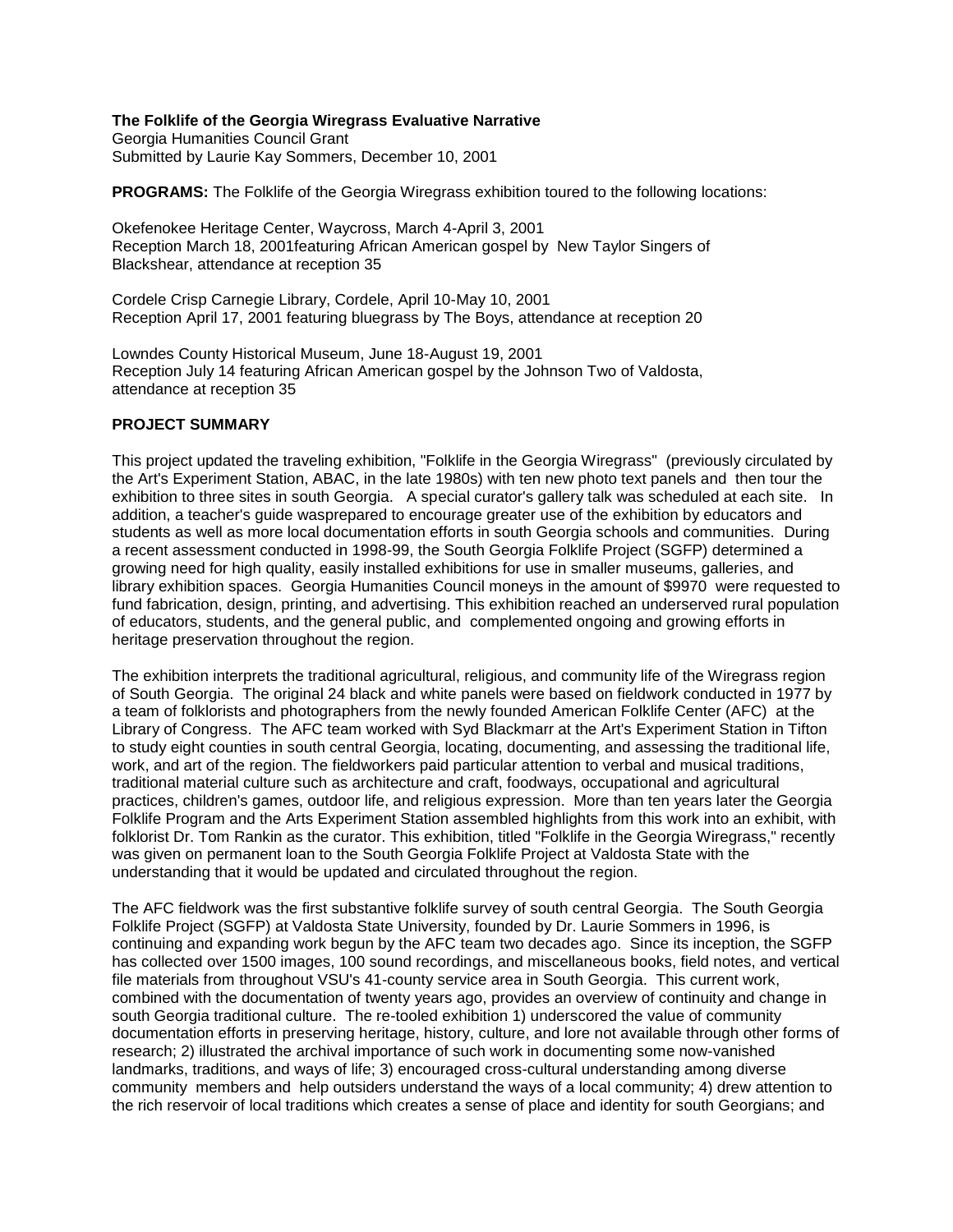5) highlighted the traditions of long-standing African American and European American communities in the region as well as those of newer or perhaps overlooked communities such as Hispanics.

The new exhibit panels (22" x 28") were developed by curator Dr. Laurie Sommers working in consultation with designer Mr. Fred Sanchez. The new panels used color photographs, thus allowing viewers to distinguish easily between old and new images. The new panels also expanded the geographic scope of the original, drawing examples from throughout Wiregrass Georgia. In addition to new title and credit panels, the exhibit added panels to each of the three main subject areas of the exhibition: Of Farms and Farming, Of Church and Sacred Life, and Of Community, Art, and Life. New panels, using the perspectives offered by the humanities discipline of folklore and folklife, included topics such as the role and traditions of migrant and seasonal agricultural labor, emerging ethnic markets, occupational folklife of turpentining and forest products, syrup making, and continuity and change in traditional music. These new panels broadened the genre and cultural diversity of the entire exhibit.

# **AUDIENCE EVALUATION AND COMMUNITY IMPACT:**

When the original version of this exhibit was housed in my office, I had a panel that featured tobacco farming leaning against the wall. VSU Physical Plant workers would notice the panel and start talking. I realized that this exhibit has the potential to engage a wide cross section of the South Georgia community since it speaks to a shared experience of many native South Georgians. In Waycross a family (husband, wife, wife's mother) walked slowly through the exhibit. They, too, were particularly taken with the tobacco harvest series: they came up and told me how they used to do this, and how they would carefully arrange the tobacco on the sheets so they looked nice. Beatrice Landrum, who loaned a beekeeping photo of her late husband, brought her two daughters and nephew specially to the opening (see newspaper article enclosed). Other audience members have told me the names of people pictured in the photos that they recognized. In Cordele, a man who was pictured in one of the 1977 photos of the Royal Singing Convention in Mystic, Luther Oakes, Jr., saw the exhibit and contacted me about getting a copy of the photo for him. Word of mouth about the exhibit is continuing; I recently had a request from Joy Jinks in Colquitt to have the exhibit there in 2002.

I realized by observing audience patterns that I would be more successful attracting a broader cross-section of the audience if I placed the exhibit in non-traditional exhibit spaces. The library in Cordele, for example, was a better location than the Lowndes County Historical Museum or the Okefenokee Heritage Center in attracting people who don't normally see exhibits. Accordingly, I wrote an NEA Access grant and was successful in funding plans (currently underway) to make a lightweight free-standing duplicate of the exhibit and tour it to non-traditional exhibit spaces in six small South Georgia communities.

# **PROJECT GOALS and COMMUNITY IMPACT:**

The re-tooled exhibition was intended to 1) underscore the value of community documentation efforts in preserving heritage, history, culture, and lore not available through other forms of research; 2) illustrate the archival importance of such work in documenting some now-vanished landmarks, traditions, and ways of life; 3) encourage cross-cultural understanding among diverse community members and help outsiders understand the ways of a local community; 4) draw attention to the rich reservoir of local traditions which creates a sense of place and identity for south Georgians; and 5) highlight the traditions of long-standing African American and European American communities in the region as well as those of newer or perhaps overlooked communities such as Hispanics.

Certainly these goals influenced the selection of images for the twelve new panels created for this exhibit.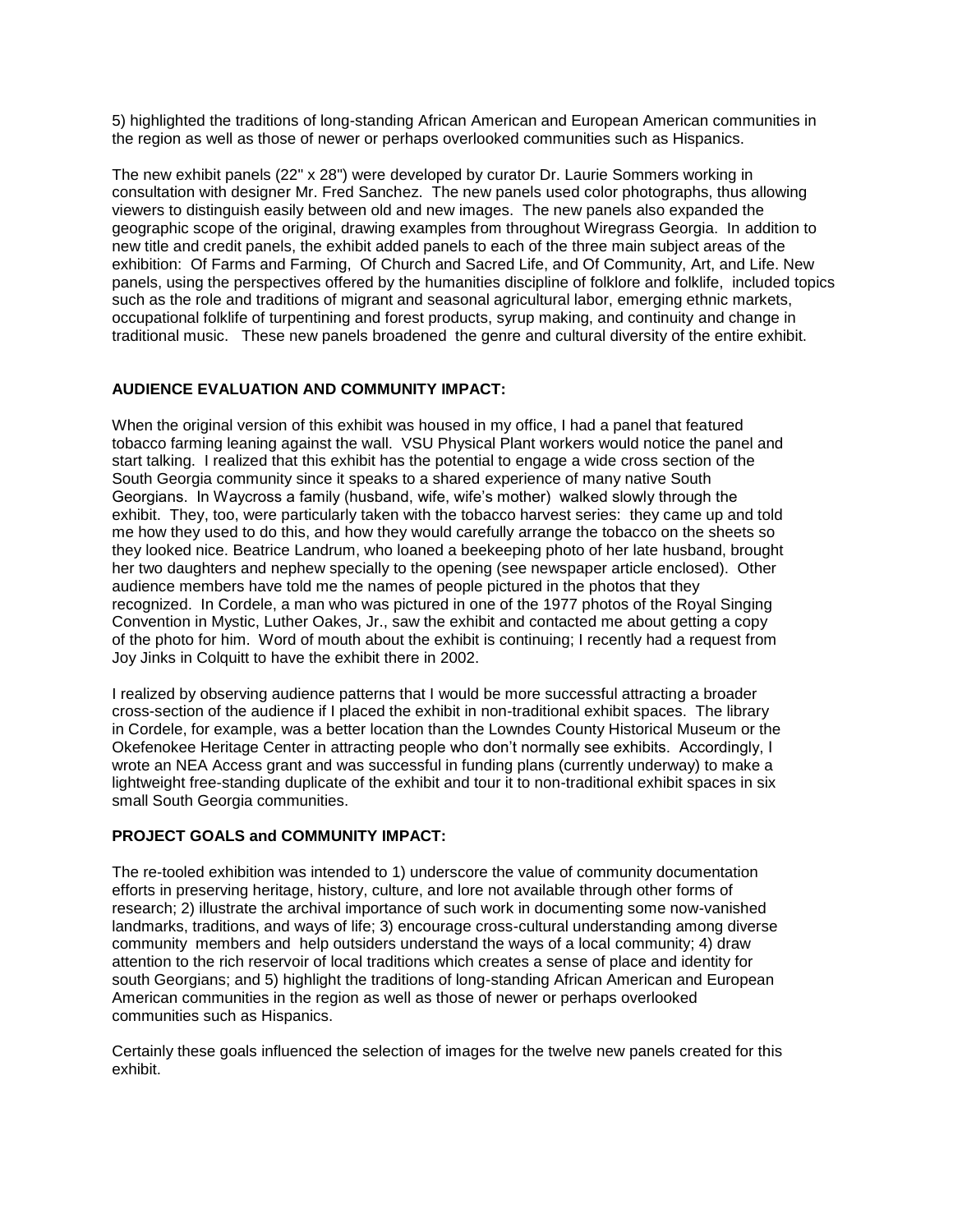- I deliberately selected images of Hispanic agricultural workers for the Farming section (a new development in South Georgia since 1977)
- I included an American Indian pow wow hosted by the Cherokee Tribe of Georgia (St. George)
- I expanded the religion section to include Jewish and Catholic traditions (originally the focus was entirely Protestant)
- I included Chinese New Year as part of the community celebrations panel
- I more firmly grounded the exhibit in the wiregrass ecosystem by including an image of wiregrass and longleaf pine in the new introductory panel
- The tradition of tobacco auctions ended in Georgia in 2000, illustrating the importance of both the 1977 and 1997 documentation for archival purposes

Assessment of community impact is anecdotal and subjective; however, it seems clear that people do respond to this exhibit because it is so reflective of lived experience in the region. They also see things in the exhibit of which they were unaware. The local host sites were very appreciative of having a low cost exhibit available and have asked me about any future exhibit plans. This grant made it possible to take the exhibit to these communities at virtually no cost to the local hosts save space and staff time for PR.

A guide for educator's was planned with the original exhibit proposal. The initial plan to use lessons developed by the South Georgia Writing Project 2000 Summer Institute participants did not prove successful. These lessons for the most part did not deal directly with the exhibit, and we did not directly seek out teachers to participate, but rather gave copies of the lesson plan book to the local host organizations. To really engage teachers and students, I felt a more proactive approach was needed. Diane Howard and I thus developed a new set of materials in the fall of 2001: they will be used during the continuation of the exhibit's tour under NEA Access funding. We recently have developed a lesson plan for 4th grade geared to Georgia QCCs which involves writing, a field trip to the exhibit, and local traditions. Response from 4th grade teachers in Fitzgerald this fall was positive (four pods of fourth graders attended over the exhibit a four day period with a pre and post trip activity). Coordinating teacher Marcia Stringer of Ben Hill Elementary wrote in an e-mail to Laurie Sommers (Nov. 10, 2001): "I think some of my students had probably heard the term "folklife" before, but didn't know what it was. They were surprised to learn that they were "knee-deep" in it!!"

\*\*\*NOTE: a hard copy of the educator's material is in the South Georgia Folklife Collection.

### **SUMMARY OF OUTSIDE EVALUTATOR REPORT:**

### **Evaluation of the revived Folklife of Wiregrass Georgia Exhibition**

*Syd Blackmarr, private community arts/tourism consultant*

**1. Underscore the value of community documentation efforts in preserving heritage, history, culture and lore not available through other forms of research**

As progressive communities continually seek ways to grow and expand, documentation of the unique heritage and culture (both built and non-material) as exhibited in this show serves as an essential tool to remind the community leadership that these traditions must survive along with newer ones if a community is to maintain its own particular identity and sense of place. The issues are not only folk-life survival, but also community survival and development.